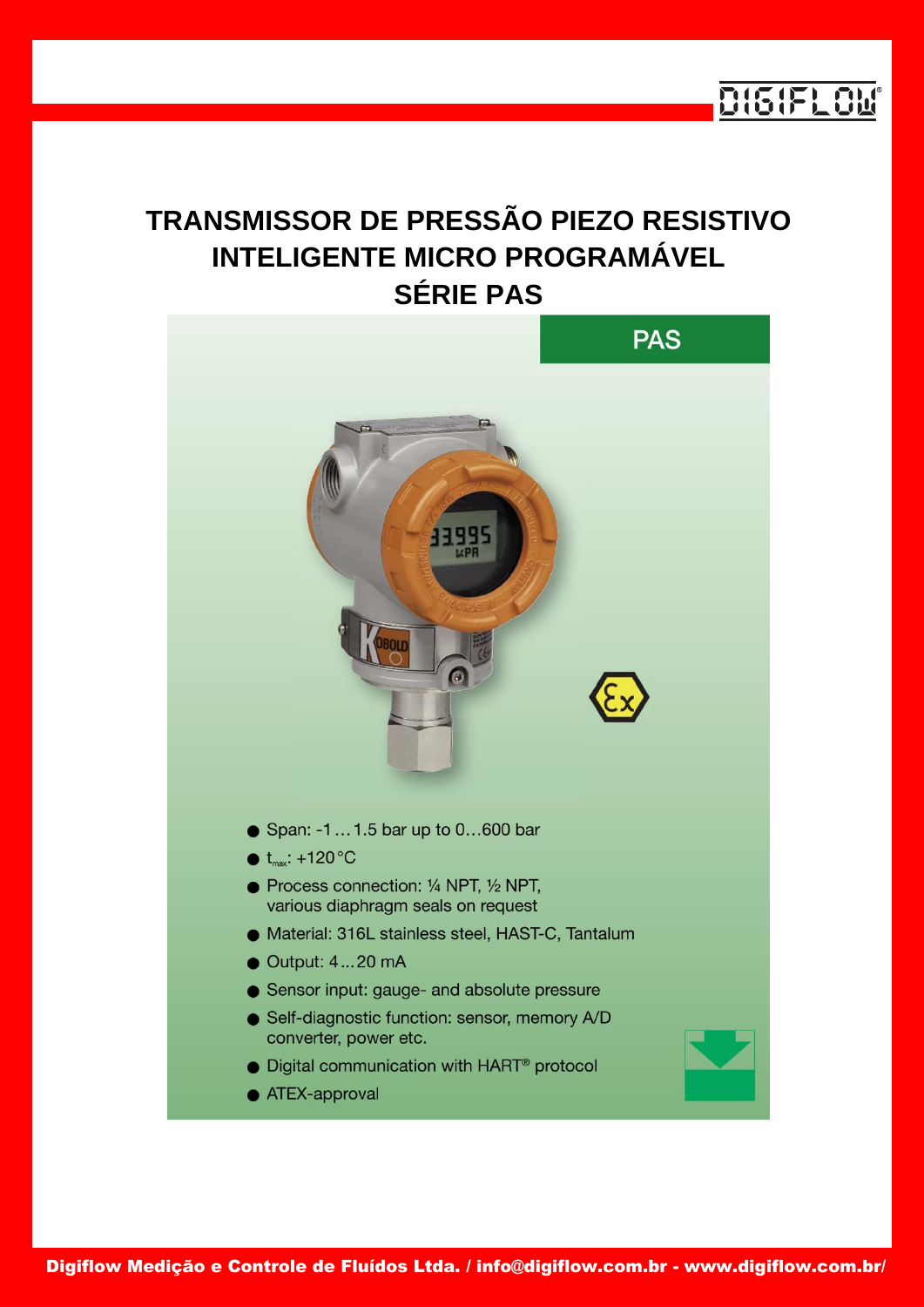

# **Description**

The Kobold Pressure Transmitter model PAS is a micro processor-based high performance transmitter, which has a flexible pressure calibration and a flexible output signal. It has an automatic compensation of ambient temperature and process variables. A communication with the instrument and a configuration of various parameters is possible via the HART® protocol. All data of sensor is to be input, modified and stored in an EEPROM.

### **Features**

# **Superior performance**

- High reference accuracy: ±0.075 % of calibrated span (option: ±0.04 % of calibrated span)
- Long-term stability
- High rangeability (100 : 1)

# **Flexibility**

- Data configuration with  $\text{HART}^{\overset{\circ}{\circ}}$  configurator
- Measuring of gauge and absolute pressure

### **Reliability**

- Continuous self-diagnostic function
- Automatic ambient temperature compensation
- EEPROM write protection
- Fail-mode process function

#### **Transmitter Description**

# **Electronics module**

The Electronics module consists of a circuit board sealed in an enclosure. There are a MCU module, an analogue module, a LCD module and a terminal module in a transmitter.

The MCU module acquires the digital value from the analogue module and applies correction coefficients selected from EEPROM. The output section of the MCU module converts the digital signal to a 4…20 mA output. The MCU module communicates with the HART®-based configurator or control systems such as DCS. The Power section of MCU module has a DC-to-DC power conversion circuit and an input/output isola tion circuit. The LCD module plugs into the MCU module and displays the digital output in a user-configured unit.

# **Sensor inputs**

The pressure transmitter model PAS is available as a piezo resistive pressure transmitter which measures gauge pressure as well as absolute pressure. The sensor module converts the resistance into a digital value. The MCU module calculates the process pressure based on this digital value.



#### **Functional Block Diagram**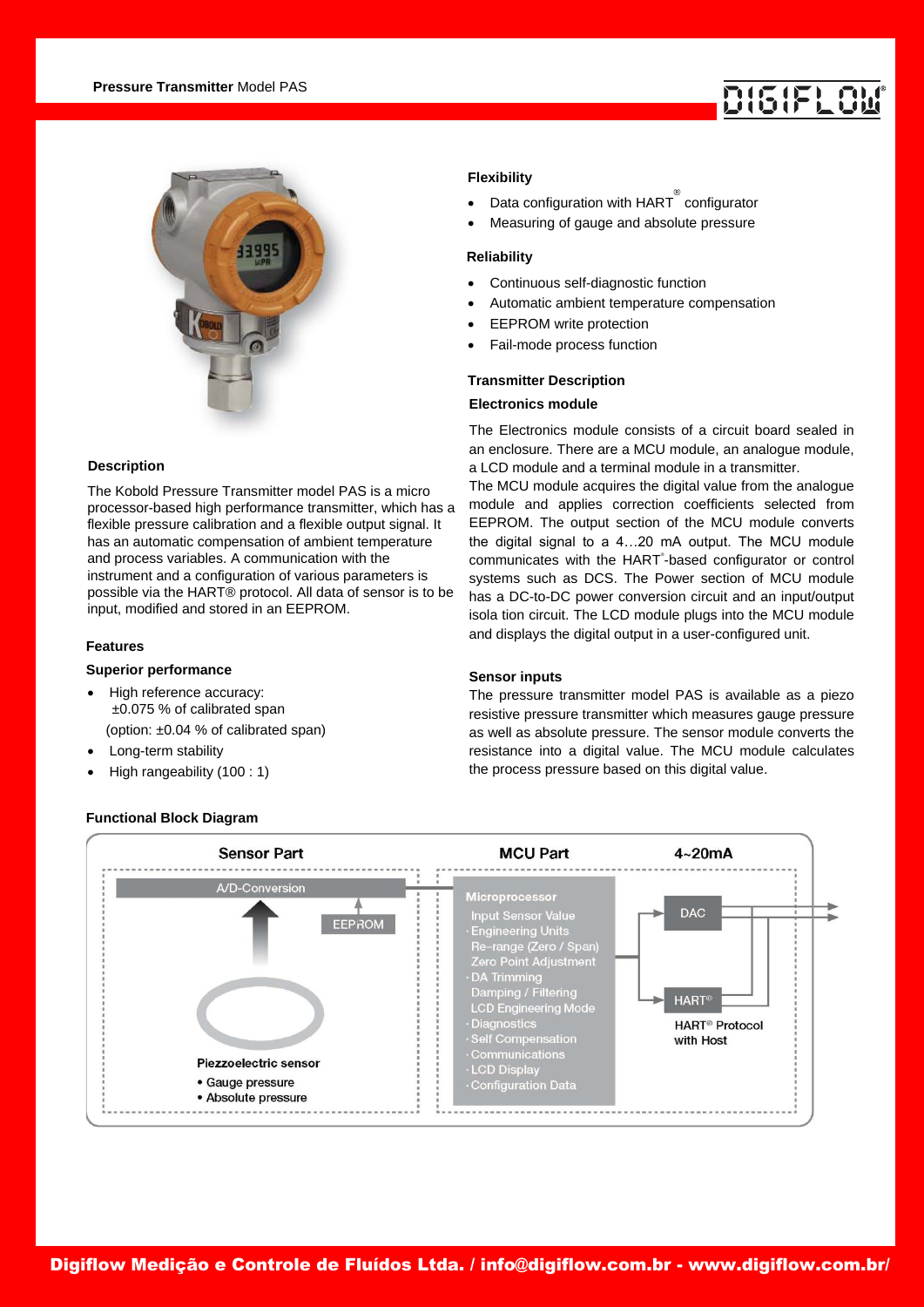The sensor modules include the following features:

- 0.075 % accuracy
- The software of the transmitter compensates thermal effects, improving performance.
- Precise Input Compensation during operation is achieved with temperature and pressure correction coefficients that are characterized over the range of the transmitter and stored in the sensor module EEPROM memory.
- EEPROM stores sensor information and correction coefficients separately from MCU module, allowing for easy repair, reconfiguration and replacement.

#### **Basic Setups**

Following settings can be easily configured from any host that support the HART ® protocol:

- Operational parameters
- 4 … 20mA points (zero/span)
- Engineering units
- Damping time: 0.25…60 sec.
- Tag: 8 alphanumeric characters
- Descriptor: 16 characters
- Message: 32 characters
- Date: day/month/year

### Calibration and trimming

- Lower/Upper range (zero/span)
- Sensor zero trimming
- Zero point adjustment
- DAC output trimming
- Transfer function
- Self-compensation

#### Self-diagnosis and others

- CPU & Analogue Module Fault Detection
- Communication Error
- Fail-mode handling
- LCD indication
- Temperature measurement of sensor module

#### **Process Connection via Diaphragm Seals**

For the connection of the pressure transmitter model PAS to all different process connections diverse diaphragm seal versions are necessary. They can be connected to the pressure transmitter by direct mounting or via a capillary tube. Depending on the application different combinations of diaphragm seals, capillary tubes and fill fluids are possible. To clarify those possibilities, the special connections via diaphragm seals are always to be requested separately to the pressure transmitter.

No responsibility taken for errors; subject to change without prior notice.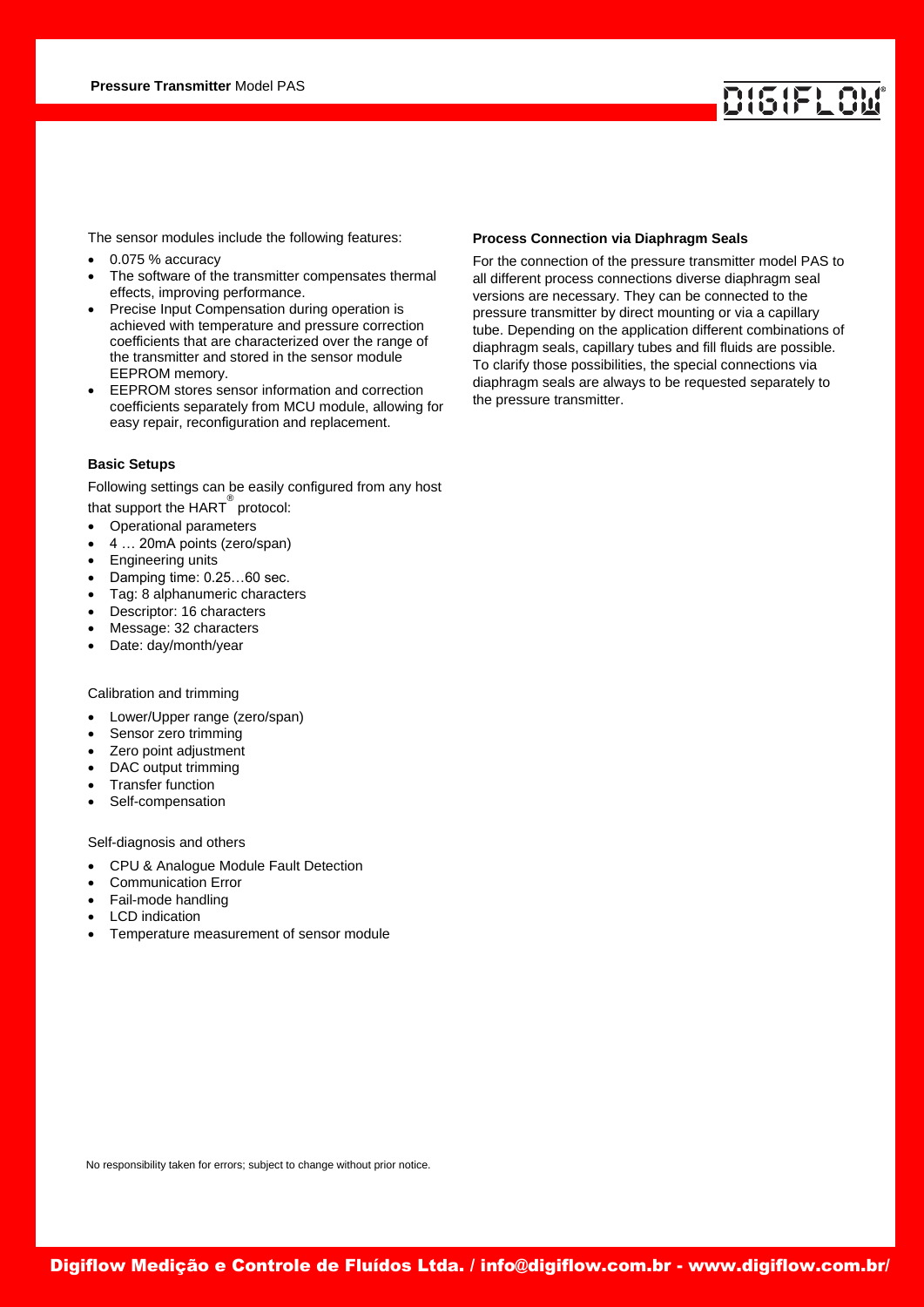# DISIFLOM®

| <b>Technical Details</b>           |  |                                                                   | Electrical<br>connection: | $\frac{1}{2}$ 14 NPT conduit with M4                      |
|------------------------------------|--|-------------------------------------------------------------------|---------------------------|-----------------------------------------------------------|
| Measuring principle:               |  | piezo-resistive sensor                                            |                           | screw terminals                                           |
| Measuring span:                    |  | $-11.5$ bar up to $0$ 600 bar                                     |                           | G 1/2 conduit with M4 screw                               |
|                                    |  | (depending on instrument version),                                |                           | terminals                                                 |
|                                    |  | zero and span values can be set                                   | Output:                   | two wire 420 mA,                                          |
|                                    |  | anywhere within the range limits                                  |                           | user-configurable for linear                              |
|                                    |  | span must be greater than or                                      |                           | output, digital process value<br>superimpo- sed on 420 mA |
|                                    |  | equal to the minimum span                                         |                           | signal, available to any host that                        |
| Accuracy:                          |  | 0.075 % of calibrated span<br>(better accuracy on request)        |                           | conforms to the HART®<br>protocol                         |
| Process                            |  |                                                                   | Update time:              | 0.12 seconds                                              |
| temperature:                       |  | $-30 °C+100 °C$                                                   | Turn-On time:             | 3 seconds                                                 |
| Ambient                            |  | -40 °C+85 °C                                                      | Protection:               | IP 67 for standard (code S)                               |
| temperature:<br>Storage            |  |                                                                   | Weight:                   | 1,7 kg (ohne Zusatzoptionen)                              |
| temperature:                       |  | $-40 °C+85 °C$                                                    |                           | 2.83 kg (st.st. housing)                                  |
|                                    |  | (without condensing)                                              | Failure mode:             | fail high: current $\geq 21.1$ mA fail                    |
| Humidity limit:                    |  | 5 %98 % RH                                                        |                           | low: current $\leq$ 3.78 mA                               |
|                                    |  |                                                                   | <b>EMC</b> conformity     |                                                           |
| <b>Pressure limits</b>             |  |                                                                   | standards:                | EMI (emission)-EN<br>50081-2:1993 EMS (immunity) -        |
| • Working pressure (silicone oil)  |  |                                                                   |                           | EN 50082-2:1995                                           |
| Model G                            |  | $-14$ bar (for range 3)                                           | <b>ATEX Zulassung</b>     |                                                           |
|                                    |  | $-140$ bar (for range 4)                                          | (Option):                 | $\langle x \rangle$ II 2G Exd IIC T6T4                    |
|                                    |  | 0140 bar (for range 5)                                            |                           |                                                           |
|                                    |  | 0700 bar (for range 6)                                            |                           |                                                           |
|                                    |  | 0800 bar (for range 7)                                            |                           |                                                           |
| Model A                            |  | 07 bar (for range 4)<br>$040$ bar (for range 5)                   |                           |                                                           |
|                                    |  | $070$ bar (for range $6$ )                                        |                           |                                                           |
|                                    |  |                                                                   |                           |                                                           |
| Wetted materials                   |  |                                                                   |                           |                                                           |
| Isolating diaphragms:              |  | 1.4404 (316L st. st.), Tantalum,                                  |                           |                                                           |
|                                    |  | HAST-C                                                            |                           |                                                           |
| Connection thread:                 |  | 1.4401 (316 st. st.), HAST-C                                      |                           |                                                           |
| <b>Non-wetted materials</b>        |  |                                                                   |                           |                                                           |
| Fill Fluid:                        |  | silicone oil or inert fill                                        |                           |                                                           |
| Electronics housing:               |  | aluminum, fl ameproof (Ex d)                                      |                           |                                                           |
|                                    |  | and waterproof (IP 67),                                           |                           |                                                           |
| Cover O-ring:                      |  | 316 L st. st. (option)<br>Buna-N                                  |                           |                                                           |
| Paint:                             |  | epoxy-polyester or polyurethane                                   |                           |                                                           |
| Mounting bracket:                  |  | 2-inch pipe, 1.4301 (304 st. st.),                                |                           |                                                           |
|                                    |  | painted carbon steel with                                         |                           |                                                           |
|                                    |  | 1.4301 (304 st. st.), U-bolt                                      |                           |                                                           |
| Nameplate:<br>Process connections: |  | 1.4301 (304 st. st.)<br>$\frac{1}{4}$ 18 NPT female (via adapter) |                           |                                                           |
|                                    |  | $\frac{1}{2}$ 14 NPT female                                       |                           |                                                           |
| Mounting position:                 |  | upright                                                           |                           |                                                           |
| Display:                           |  | 5 Digit LCD                                                       |                           |                                                           |
| Power supply:                      |  | 12  45 V <sub>pc</sub> -operation                                 |                           |                                                           |
|                                    |  | 17.5  45 V <sub>DC</sub> -HART <sup>®</sup><br>communications     |                           |                                                           |
| Maximum load:                      |  | 250 $\Omega$ at 17.5 V <sub>DC</sub>                              |                           |                                                           |
|                                    |  | 550 $\Omega$ a7 24 $V_{DC}$                                       |                           |                                                           |
|                                    |  | max. loop resistance= $(U - 12 \text{ Vpc})$                      |                           |                                                           |
|                                    |  | 0.022A                                                            |                           |                                                           |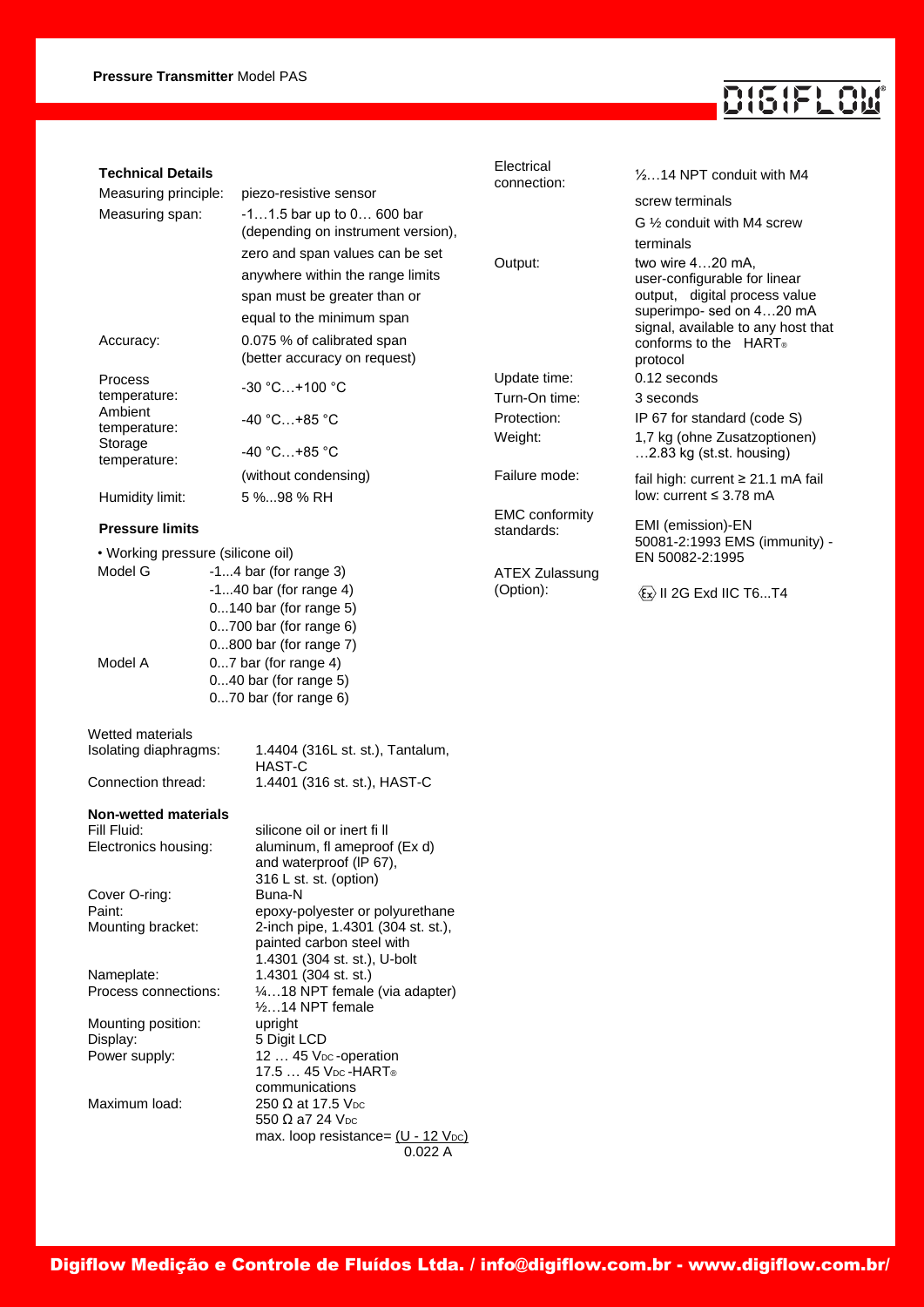

# **Order Details** (Example: **PAS- G EE 3 S 2 N S 0 0**)

| Model                           | Version                                                                       | Material                                                                                                                                           | Messbereiche          |                                                                      |                                                                                      |
|---------------------------------|-------------------------------------------------------------------------------|----------------------------------------------------------------------------------------------------------------------------------------------------|-----------------------|----------------------------------------------------------------------|--------------------------------------------------------------------------------------|
|                                 |                                                                               | diaphragm / other                                                                                                                                  | code                  | measuring range                                                      | measuring span                                                                       |
| PAS-<br>Pressure<br>Transmitter |                                                                               |                                                                                                                                                    | $X^{2)}$              | special                                                              | special                                                                              |
|                                 | $G =$ Gauge Pressure<br>Transmitter<br>$A =$ Absolute Pressure<br>Transmitter | $EE = 316L$ st. st./316 st. steel<br>$HE^{\eta}$ = HAST-C/316 st. steel<br>Tantalum/316 st. steel<br>$TE^{1)} =$<br>$HH^{\dagger}$ = HAST-C/HAST-C | for PAS-G             |                                                                      |                                                                                      |
|                                 |                                                                               |                                                                                                                                                    | 3<br>4<br>5<br>6<br>7 | $-1+1.5$ bar<br>$-1+15$ bar<br>$050$ bar<br>$0250$ bar<br>$0600$ bar | 15 mbar1.5 bar<br>150 mbar15 bar<br>500 mbar50 bar<br>2,5 bar250 bar<br>6 bar600 bar |
|                                 |                                                                               |                                                                                                                                                    | for PAS-A             |                                                                      |                                                                                      |
|                                 |                                                                               |                                                                                                                                                    | 4<br>5<br>6           | $02.5$ bar<br>015 bar<br>$025$ bar                                   | 25 mbar2.5 bar<br>150 mbar15 bar<br>250 mbar25 bar                                   |

#### **Order Details** continued:

| Filling liquid                                                                      | Process connection                                                                                  | Electrical<br>connection                                                                                                                                               | Approvals<br>for hazardous<br>applications                                                                                                                  | Manifold valve                                                    | Options                                                                                                                                                                   |
|-------------------------------------------------------------------------------------|-----------------------------------------------------------------------------------------------------|------------------------------------------------------------------------------------------------------------------------------------------------------------------------|-------------------------------------------------------------------------------------------------------------------------------------------------------------|-------------------------------------------------------------------|---------------------------------------------------------------------------------------------------------------------------------------------------------------------------|
| $S =$ silicone<br>$=$ inert filling<br>liquid<br>$X =$ special<br>filling<br>liquid | $2 = 1418$ NPT<br>female (adapter)<br>$4 = 1/214$ NPT<br>female<br>(standard)<br>$X^{2)}$ = special | $1/214$ NPT<br>N<br>$\equiv$<br>epoxy-polyes-<br>ter painted<br>aluminium<br>G ½ mit<br>G<br>$=$<br>epoxy-polyes-<br>ter painted<br>aluminium<br>$X^{2)} =$<br>special | s<br>$=$ standard<br>(waterproof IP67)<br>F<br>$=$ ATEX, flame-<br>proof. Ex d<br>$E^*$ = ATEX, intrinsically<br>safe, Ex i<br>* option E<br>in preparation | $\mathbf{0}$ = without<br>$2 =$ manifold<br>2-ways<br>(st. steel) | 0<br>$=$ without<br>Е<br>$=$ oil free finish<br>$M^{3}$ = housing in stainless steel<br>$N4$ = mounting of PAS onto<br>diaphragm seal<br>$\mathbf{Y}^{2)}$<br>$=$ special |

1) on request

 $2^{\circ}$  Order code X and Y must be specified in writing

<sup>3</sup> Stainless steel housing in preparation

4) Diaphragm seal must be ordered as separate position

# **Order Details** Mounting brackets

| <b>Description</b>                                                                                                                                                                                                                                               | Order number  |
|------------------------------------------------------------------------------------------------------------------------------------------------------------------------------------------------------------------------------------------------------------------|---------------|
| Angle type bracket for PAD/PAS<br>vertical pipe mounting for PAS<br>vertical pipe mounting for PAD<br>incl. U-Clamp for 2" pipe mounting bracket and 2 x mounting nuts/ washers<br>incl. 4 x mounting screws for PAS incl. 4 x mounting screws for PAD           | ZUB-PAD/PAS-K |
| Flat type bracket for PAD/PAS<br>horizontal pipe mounting for PAS<br>vertical pipe mounting for PAD<br>incl. U-Clamp for 2" pipe mounting bracket and mounting nuts/ washers<br>incl. 4 x mounting bolts and washers for PAS<br>incl. 4 x mounting bolts for PAD | ZUB-PAD/PAS-L |

No responsibility taken for errors; subject to change without prior notice.